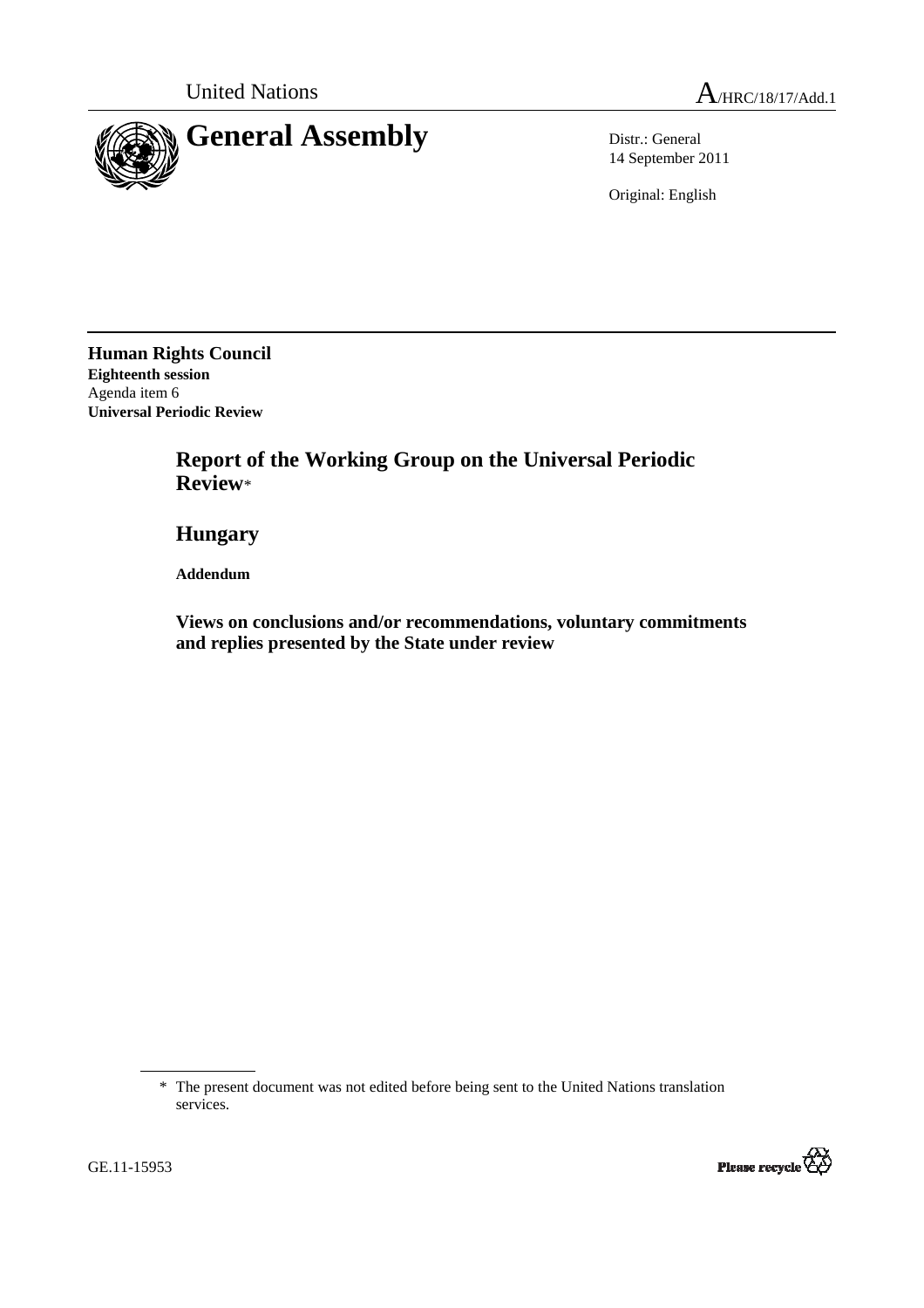The Government of the Republic of Hungary would like to thank the States for the 148 recommendations put forward during the Universal Periodic Review ("UPR") of Hungary on 11 May 2011. Out of these recommendations, Hungary supported 113 and rejected only 6 on the spot. The remaining 29 recommendations were left for further consideration by the Government and the result of this process is presented in this Addendum which will be supplemented by our oral presentation at the  $18<sup>th</sup>$  session of the Human Rights Council.

The Government of the Republic of Hungary wishes to underline that several recommendations have not received our support exclusively due to the fact that the suggested consideration or course of action have already been accomplished or performed, therefore there remained no necessity or cause for further consideration or action.

## **The following recommendations enjoy our support (9):**

 $95.3<sup>1</sup>$  Hungary constantly reviews both new and existing international treaties and conventions in order to consider its accession to these legal instruments including to those human rights conventions to which Hungary is not yet a party.

 $95.5^2$  The Government has started the process of the codification of a new Criminal Code recently and sees no difficulty in harmonising the definition of torture with the one contained in Article 1 of the CAT.

 $95.9<sup>3</sup>$  Both the current Constitution and the new one entering into effect next year require the harmonisation of national legislation with international law. This was taken into account when Hungary ratified the CEDAW and incorporated its general prohibition of discrimination into its domestic legislation. Moreover, the Act on equal treatment and the promotion of equal opportunities (2003) provides further details regarding gender equality and prohibits acts of discrimination.

95.16<sup>4</sup> The above mentioned Act created the Equal Treatment Authority which conducts proceedings in case the principle of equal treatment may have been violated, either at the request of the injured party or upon its own motion (ex officio) in cases set forth by law, in order to establish whether any discrimination has occurred. The Authority is autonomous and the number of its staff has doubled since its creation. In our opinion the recommendation on elevation of the status of national machinery for the advancement of women has already been realized in Hungary. In addition, after the new government took office in 2010, the position of the machinery within the public administration has been strengthened.

95.19<sup>5</sup> The Criminal Record System and the Criminal Statistics System of Hungary already contains information on racist and hate-crimes.

2 Amend the Criminal Code with a view to including all elements of the definition of torture as provided for in article 1 of CAT (Czech Republic).

 $1$  Consider the progressive ratification of pending human rights international treaties (Chile).

<sup>3</sup> Incorporate in its national legislation a definition of discrimination against women that is consistent with the Convention on the Elimination of All Forms of Discrimination Against Women (Belgium).

<sup>&</sup>lt;sup>4</sup> Elevate the status of the national machinery for the advancement of women, strengthen its mandate, provide the necessary human and financial resources to endow it with sufficient authority and decision-making power for coordinating effectively the Government's work to promote gender equality (Republic of Moldova).

<sup>&</sup>lt;sup>5</sup> Establish and operate a country-wide system to monitor and record racist incidents and hate crimes (Indonesia).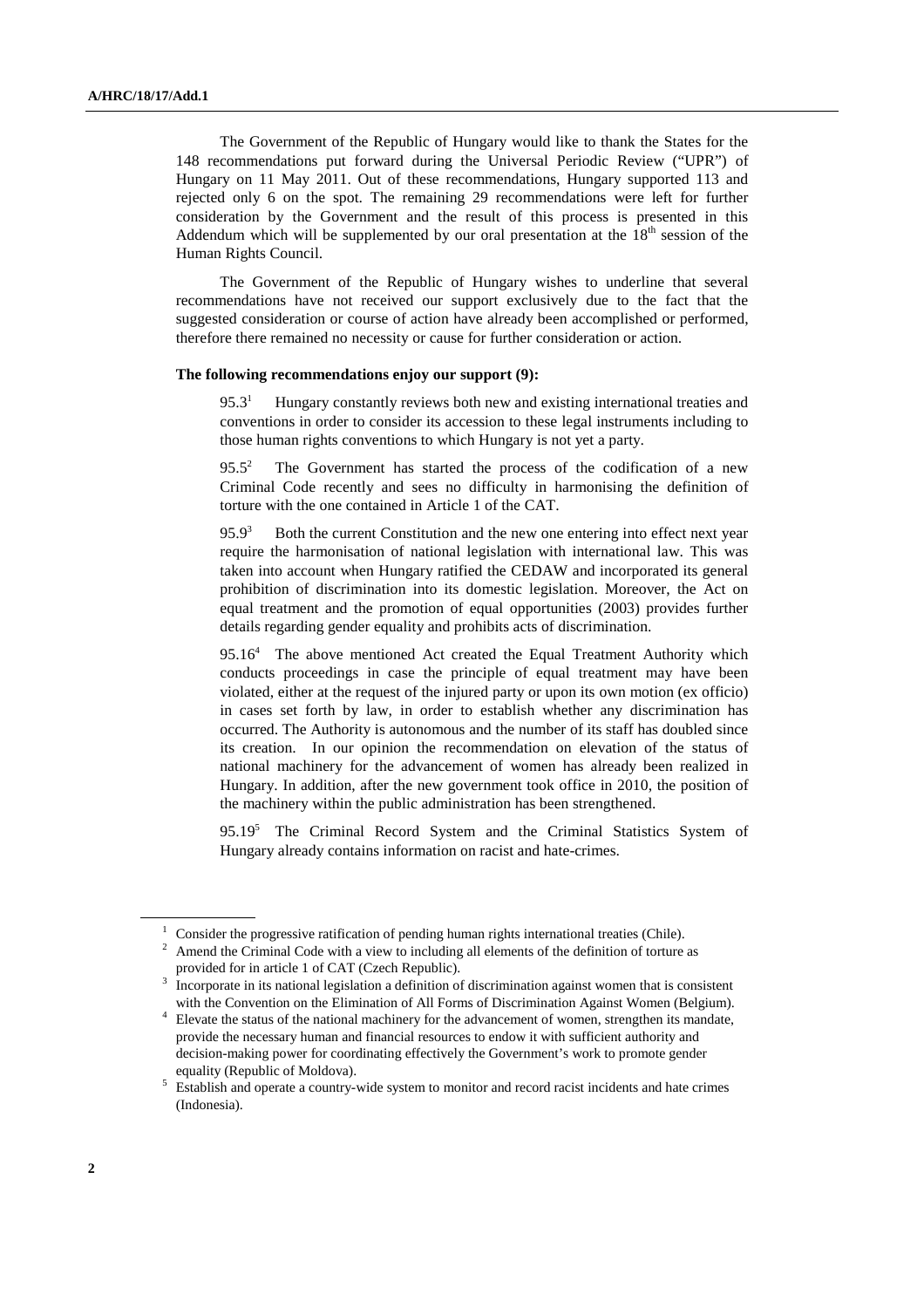95.21<sup>6</sup> The new law on Media (the Act on mass communications and media services and the Act on the freedom of the press and the basic rules for media) requires the Media Council, the regulatory authority, to submit a yearly report to the Parliament. This document among others will contain information on the regulatory role of the body and will appear on the website of the Council.

95.1<sup>7</sup> (Partially acceptable) The accession to the OP-CAT is an acceptable recommendation for the Government, as well as the ratification of the CED. Regarding the ICRMW, as several provisions of this Convention are governed by EU regulations, none of the EU member states are parties to it, including Hungary.

 $95.24^8$  (Partially acceptable) Hungary fulfils its international obligations stemming from the Agreement on Guaranteeing Special Rights of the Slovenian Minority in the Republic of Hungary and the Hungarian National Community in the Republic of Slovenia. Hungary, as it has done previously, will implement the recommendations of the Slovenian-Hungarian Mixed Commission to the maximum extent possible, nevertheless the full implementation depends on the budgetary allocations.

95.29 $^9$  (Partially acceptable) Hungary is making every effort to gradually increase its ODA contribution despite austerity measures adopted each year since 2006. Please note that the 12 new EU Member States ODA target was set to 0.33 per cent by 2015.

## **The following recommendations do not enjoy our support (20):**

 $95.2^{10}$  The Government is ready to examine the accession to the Protocol, but this is a complex task, the implementation of which will take up a longer period and therefore it cannot be guaranteed that the process will be completed by the next UPR examination of Hungary.

 $95.4<sup>11</sup>$  Although the incompatibility of capital punishment with the Hungarian legal system is not explicitly enshrined at the constitutional level, several legal norms are in place to ensure that the practice of death penalty is fundamentally and strictly prohibited. First, in 1990 the Constitutional Court with its decision derived the prohibition from the right to life and dignity. This decision will remain in effect after the new Constitution will enter into force next year. Second, the list of applicable punishments in the Criminal Code – in conformity with the above mentioned decision of the Constitutional Court, as well as with the international obligations of Hungary – does not include the death penalty. These international obligations are stemming from the ratification of the Second Optional Protocol of

<sup>&</sup>lt;sup>6</sup> Monitor the functioning of media regulatory bodies and the application of penalties in order to ensure they remain separated from outside influence (United Kingdom of Great Britain and Northern Ireland).

<sup>7</sup> Ratify the main United Nations human rights instruments, particularly ICRMW, OP-CAT and CED (Ecuador).

<sup>8</sup> Implement fully the Agreement on Guaranteeing Special Rights of the Slovenian Minority in the Republic of Hungary and the Hungarian National Community in the Republic of Slovenia and the recommendations of the mixed Slovenian-Hungarian Commission tasked with the monitoring of the implementation of the Agreement (Slovenia).

<sup>9</sup> Bring official development assistance (ODA) up to the internationally committed 0.7 per cent of GDP (Bangladesh).

<sup>&</sup>lt;sup>10</sup> Sign and ratify the Optional Protocol to the International Covenant on Economic, Social and Cultural Rights. (Spain).

 $11$  Specify the prohibition of the death penalty in a future organic law (France).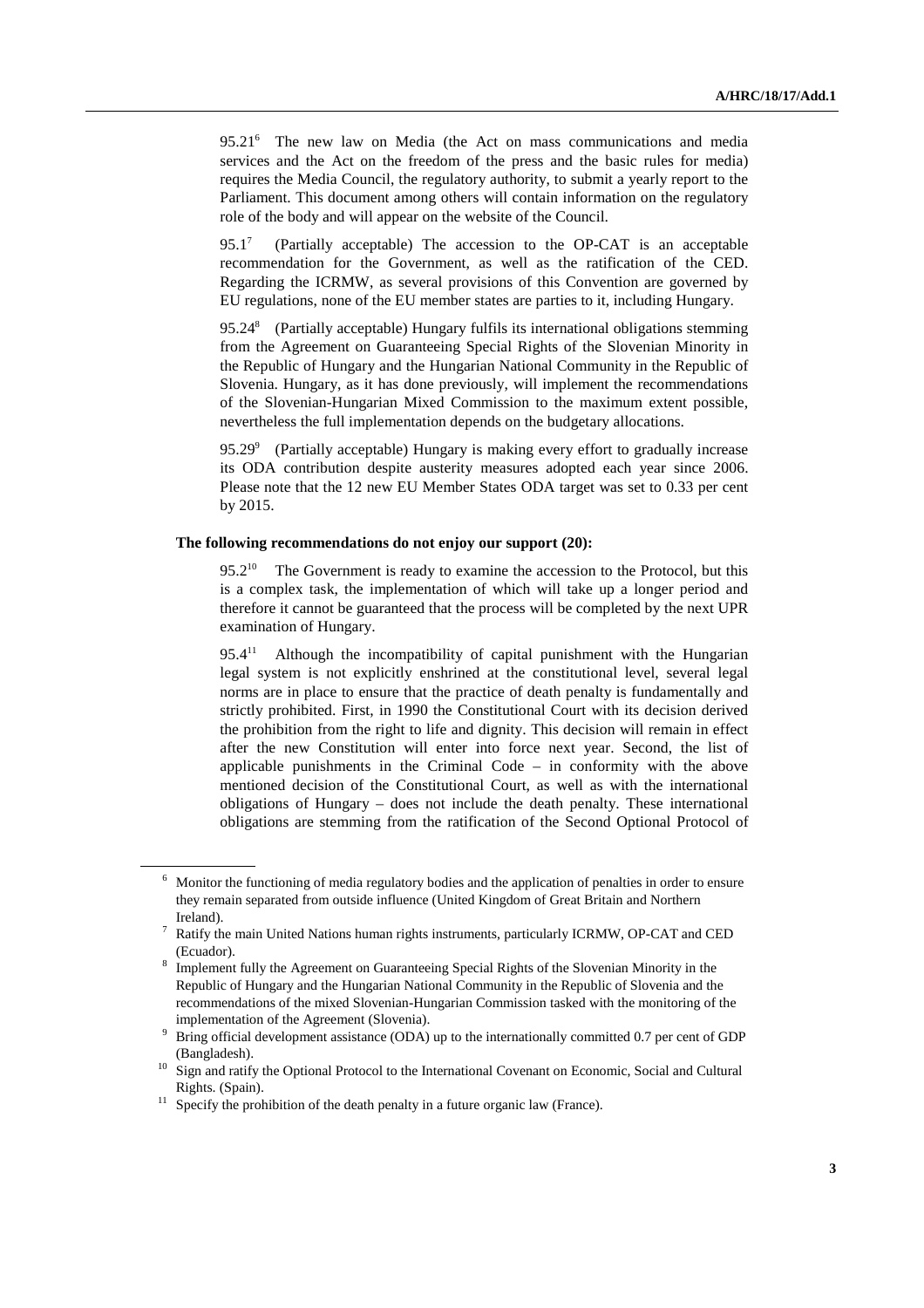the ICCPR, the  $6<sup>th</sup>$  and the  $13<sup>th</sup>$  Protocols to the 1950 European Convention for the Protection of Human Rights and Fundamental Freedoms.

 $95.6^{12}$  The Government is convinced that the new laws on Media (the Act on mass communications and media services and the Act on the freedom of the press and the basic rules for media) are in conformity with the international human rights obligations of Hungary and therefore are respect the freedom of expression and the press. Hungary was and will remain ready for dialogue, in case there are concrete questions and observations related to the specific provisions of the laws.

 $95.7<sup>13</sup>$  This recommendation in its present form is not acceptable because it doesn't raise any specific concerns. See also explanations under 95.6.

 $95.8<sup>14</sup>$  This recommendation in its present form is not acceptable because it doesn't raise any specific concerns. See also explanations under 95.6.

95.10<sup>15</sup> Act CXXV of 2003 on Equal Treatment and the Promotion of Equal Opportunities protects women against discrimination, as well as guarantees their equal treatment.

 $95.11^{16}$  This recommendation is not relevant since Hungarian legislation and judicial practice comply with international conventions, including CEDAW.

 $95.12^{17}$  The statutory provisions under the Hungarian Criminal Code (Act IV of 1978) and the law on misdemeanours (Act LXIX of 1999) fully cover and prosecute all acts falling under the scope of domestic violence. Spousal rape is punishable since 1997.

95.13<sup>18</sup> The statutory provisions under the Hungarian Criminal Code (Act IV of 1978) and the law on misdemeanours (Act LXIX of 1999) fully cover and prosecute all acts falling under the scope of domestic violence. Spousal rape is punishable since 1997.

95.14<sup>19</sup> The Hungarian statutory regulation in force provides safe and lawful freedom of choice in terms of abortion. This legislation is fully in line with international standards; hence its amendment would not be justified. However, we would like to underline that according to Article II of the Fundamental Law of Hungary: "Human dignity shall be inviolable. Every human being shall have the right to life and human dignity; embryonic and foetal life shall be subject to

 $12$  Introduce additional measures to ensure that the new Media Act complies with regional and international human rights standards (Switzerland).

Look into the current regulatory framework so as to remove parts of the legislation that may challenge freedom of speech and independence of the press and other media (Norway).

<sup>&</sup>lt;sup>14</sup> Reconsider legislation and laws in connection with freedom of opinion and expression and general freedoms (Palestine).

<sup>&</sup>lt;sup>15</sup> Draft and implement a fully comprehensive law on gender equality and a law on combating gender violence (Spain).

<sup>&</sup>lt;sup>16</sup> Adopt a comprehensive gender equality law that contains a definition of discrimination against women in accordance with CEDAW (Netherlands).

<sup>&</sup>lt;sup>17</sup> Establish specific legislation to fill the legislative gap of a lack of specific legal provisions to prohibit domestic violence and marital rape (Honduras).

<sup>&</sup>lt;sup>18</sup> Take measures towards adopting specific legislation prohibiting domestic violence and spousal rape (Finland).

<sup>&</sup>lt;sup>19</sup> Reconsider the relevant provisions of the new Constitution in order to ensure keeping access to abortion as a safe and legal option, and to ensure that the same protection and rights apply to every person regardless of their sexual orientation (Norway).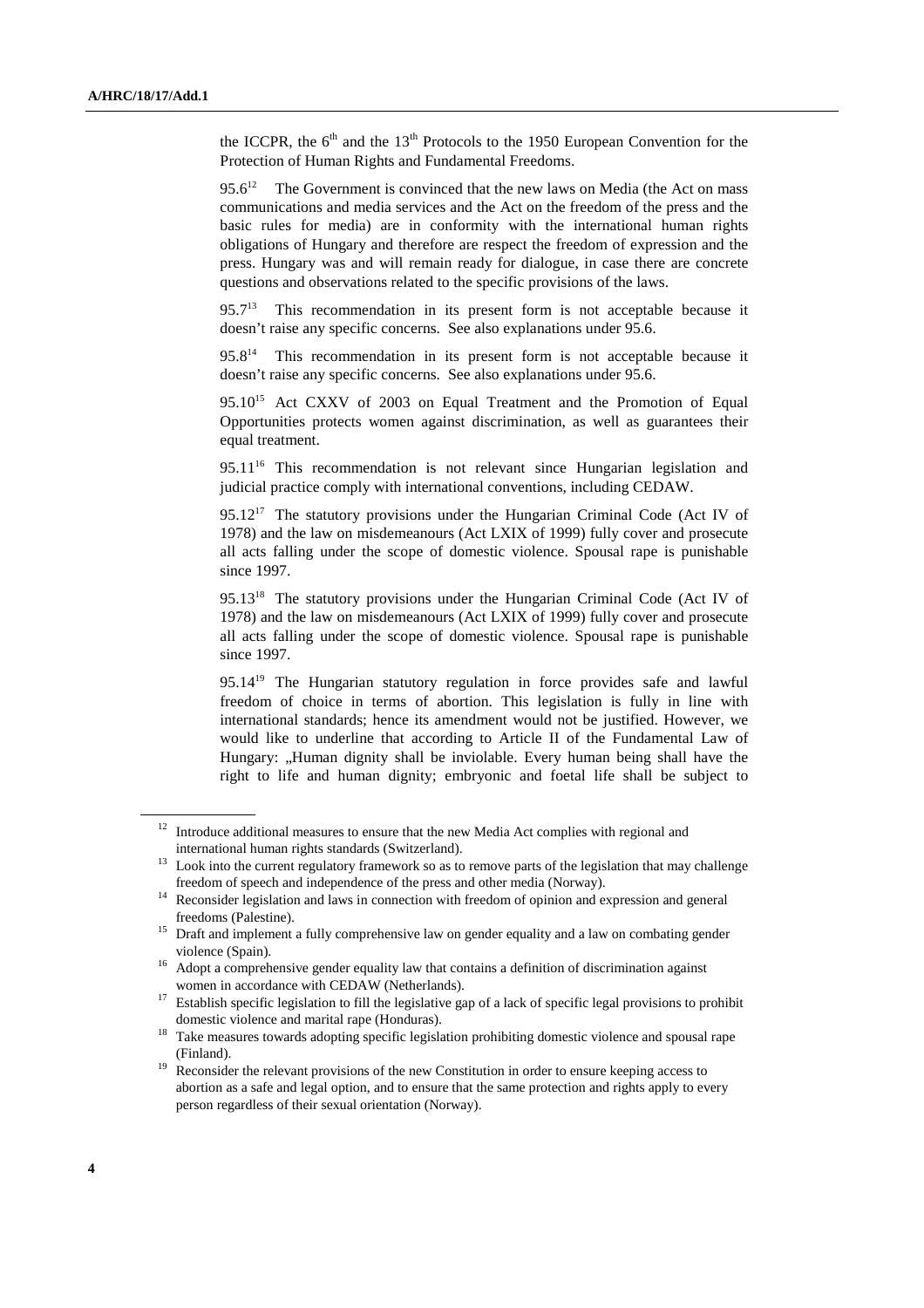protection from the moment of conception." In this respect we are committed to provide women with the opportunity of offering the newborns for adoption, as an alternative to abortion, to enable them to consider this option as well. The Constitution also prohibits discrimination based on different grounds, as listed by way of example. This is not an exhaustive list, thus protected categories not explicitly listed are also covered, including discrimination based on sexual orientation. This prohibition is also spelt out unequivocally by the consistent jurisprudence of the Constitutional Court and the Act on equal treatment and promotion of equal opportunities.

 $95.15^{20}$  Hungary has national human rights strategies relating to numerous fields (social equality of men and women, elderly people, youth, environmental protection, healthcare, Roma) which serve the strengthening of human rights and a general plan or program in the Government's estimation would not have any added value. In this year the Parliamentary Commissioner for Civil Rights (Ombudsman) has been accredited by the International Coordination Committee of the National Human Rights Institutions as a national human rights institution.

 $95.17<sup>21</sup>$  The recommendation is not acceptable in this form in line with the reasoning in point 95.15.

 $95.18^{22}$  The recommendation is not acceptable in this form in line with the reasoning in point 95.15.

95.20<sup>23</sup> Act IV of 1978 on the Criminal Code and Act LXIX of 1999 on Administrative Offences cover all acts falling under the scope of "domestic violence in the family against women".

 $95.22<sup>24</sup>$  The recommendation is in harmony with the objectives contained in the National Reform Program, but increasing the financial support is by all means not the sole tool to fight poverty. This objective can be reached by measures aimed at the decrease of the transmission of social disadvantages, by complex programs for the amelioration of the situation of children and families with children, by scholarship programs to support students with multiple disadvantages, by the development of the child-healthcare system, or by the decrease of the number of persons living in households without any active employee, all of which can be ensured by measures aiming at social support, the increase of labor market chances and the amelioration of access to public services of groups in a most disadvantageous situation. All the above mentioned measures are addressing the question of child poverty in a complex manner and try to achieve the objective contained in the recommendation not primarily through the increase of financial support.

 $20$  Establish a comprehensive human rights framework upon which to develop more coordinated and effective policy measures and strategies for promoting human rights and that such a framework includes initiatives to set up a national human rights institution in line with the Paris Principles. (Republic of Korea).

<sup>&</sup>lt;sup>21</sup> Establish a national human rights programme which fully incorporates international instruments to which Hungary is a party. (Mexico).

<sup>22</sup> Elaborate a national human rights plan. (Spain).

<sup>&</sup>lt;sup>23</sup> Elaborate a specific law on domestic violence against women. (Pakistan).

<sup>&</sup>lt;sup>24</sup> Increase financial and welfare support to families living in conditions of poverty so that families living in a situation of poverty can raise their children with adequate amenities as required for healthy upbringing of those children. (Bangladesh).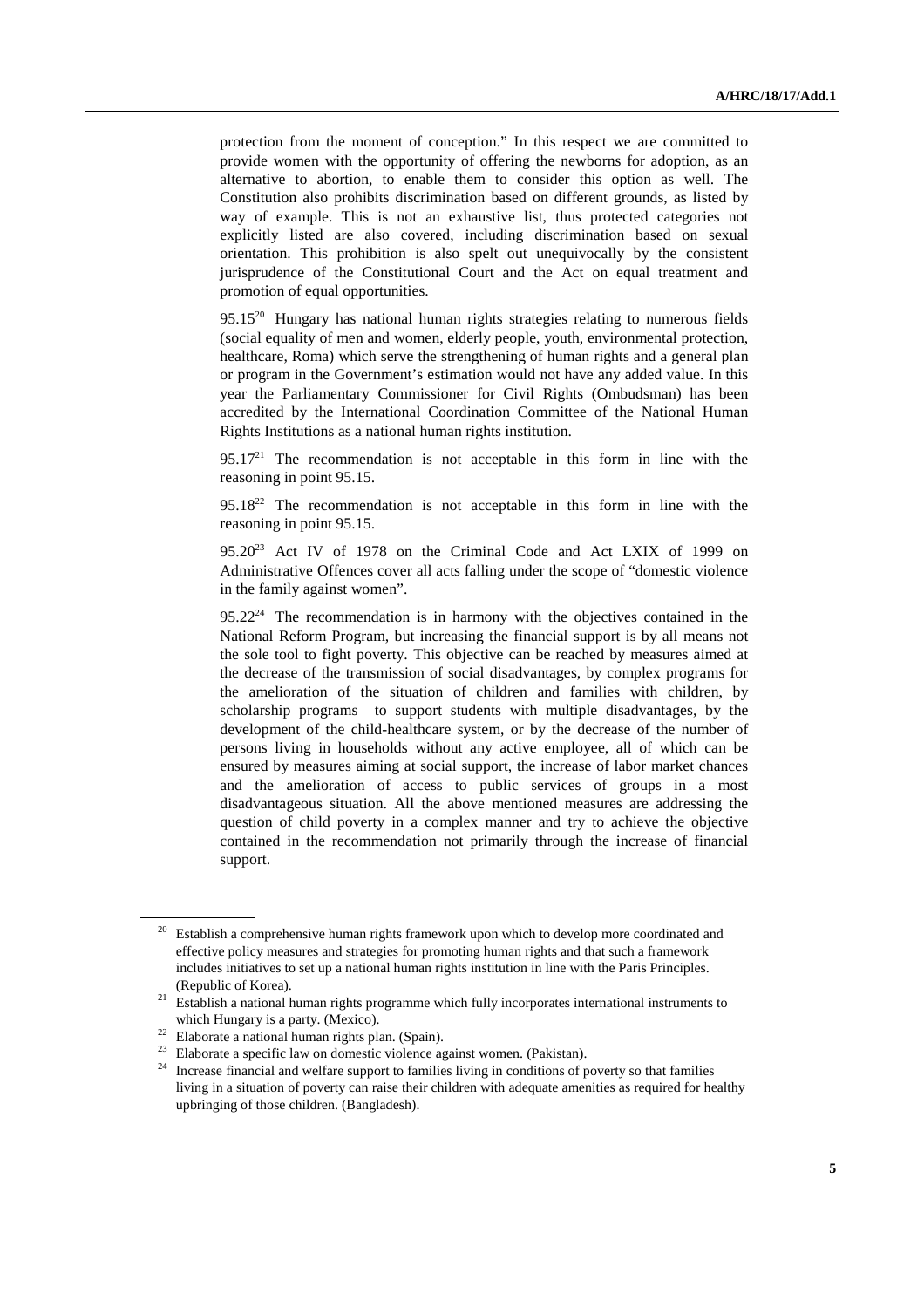$95.23^{25}$  Hungary supports the efforts of Hungarians living abroad to preserve their cultural identity in line with international standards. Regarding Hungarian minorities living under the jurisdiction of another State the Government acts as a responsible member of the international community, in line with the Bolzano Recommendations.

95.25, 95.26, 95.27, 95.28 The Government is convinced that the Hungarian legislative framework and its practice is fully in line with the Hungary's international obligations as well as with its obligations arising from the EU acquis on the free movement of EU nationals, migration and asylum. Specifically:

 $95.25^{26}$  In compliance with the Return Directive (2008/115/EC) the Act on the Entry and Stay of Third Country Nationals in Hungary (Act II of 2007) as modified by the Act CXXXV of 2010 ensures that the administrative detention of third country nationals can only be ordered in the cases set out in national law and only unless other sufficient but less coercive measures can be applied effectively in a specific case The same Act stipulates that detention shall be immediately terminated when its ground ceases to exist, and its implementing decree provides that the authority ordering the detention shall endeavour to ensure that the detention is ordered for the shortest period possible. The legality of the detention is ensured by continuous judicial control: the aliens policing authority can only order detention for a maximum of 72 hours and the prolongation of the detention have to be decided by a court. In accordance with the Return Directive the term of administrative detention (of third country nationals) amounts to a maximum of 6 months that can be prolonged by the court with a maximum of 6 months in certain cases laid down in national law. Furthermore the Prosecution Service also has the possibility to examine the legality of the infringement of personal freedom. It is worth noting that persons recognised as refugees in Hungary cannot be placed in administrative detention.

 $95.26^{27}$  The general rules of administrative detention are described above – those are also relevant in case of the detention of asylum seekers. However in their case detention is immediately terminated where the person concerned is granted international protection as its legal basis and its aim is extinguished. Besides the general guarantees the aim that the administrative detention of asylum seekers is reduced to the shortest period possible is ensured by the provision that requires the prioritisation of the examination of the applications of international protection lodged by detained persons. Where the reason of the detention is the so-called Dublin procedure (according to Regulation 343/2003/EC) the Hungarian authority always requests an urgent reply in order to speed up the procedure. In order to avoid the unnecessary detention of asylum seekers the Hungarian law stipulates that an asylum seeker shall not be held in detention for the sole reason that he/she is an asylum seeker.

 $95.27<sup>28</sup>$  For the first part of the recommendation: The Hungarian Government firmly believes that adequate mechanisms are in place in Hungary to identify

Reconcile policies related to ethnic Hungarians abroad with neighbouring countries primary responsibility for minority protection. (Norway).

<sup>&</sup>lt;sup>26</sup> Reduce to the minimum possible administrative detention of migrants, asylum-seekers and refugees, and only use it in exceptional cases (Mexico).

<sup>&</sup>lt;sup>27</sup> Take all relevant measures to avoid prolongation of administrative detention of asylum-seekers during which the freedom of movement is considerably restricted Czech Republic).

<sup>&</sup>lt;sup>28</sup> Establish adequate mechanisms to identify potential asylum-seekers in border procedures; undertake